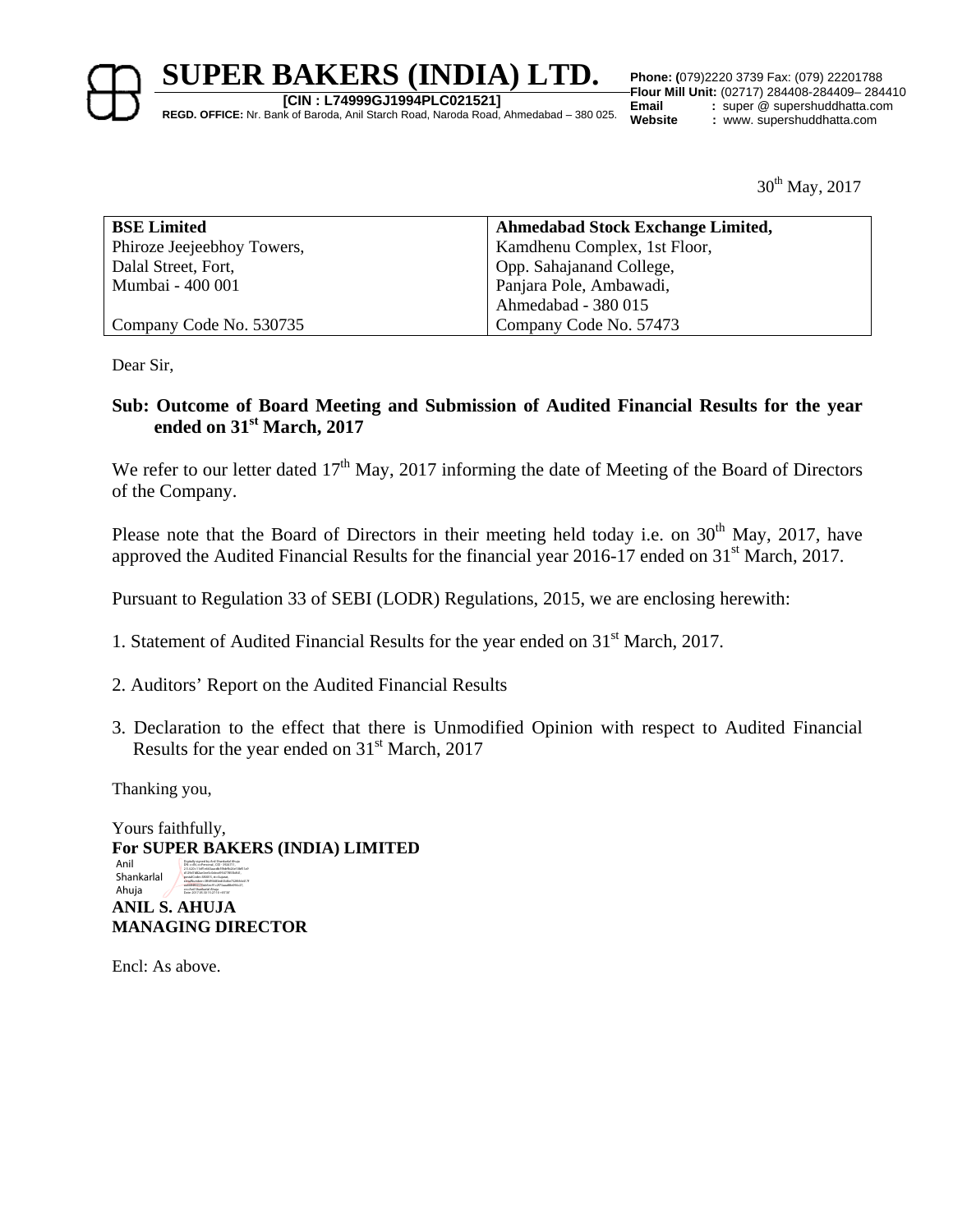**[CIN : L74999GJ1994PLC021521]**

**REGD. OFFICE:** Nr. Bank of Baroda, Anil Starch Road, Naroda Road, Ahmedabad – 380 025.

**Phone: (079)2220 3739 Fax: (079) 22201788**<br>**Flour Mill Unit:** (02717) 284408-284409- 284410<br>**Email** : super @ supershuddhatta.com **Email** : super @ supershuddhatta.com<br> **Website** : www.supershuddhatta.com **Website :** www. supershuddhatta.com

 **(Rs. In lakhs)**

| STATEMENT OF STANDALONE AUDITED RESULTS FOR THE YEAR ENDED ON $31^{ST}$ MARCH, 2017 |                                                                                     |                          |                   |                          |                          |                        |
|-------------------------------------------------------------------------------------|-------------------------------------------------------------------------------------|--------------------------|-------------------|--------------------------|--------------------------|------------------------|
|                                                                                     |                                                                                     |                          | 3 months ended on |                          |                          | <b>Previous Year</b>   |
| <b>Particulars</b>                                                                  |                                                                                     | 31-03-2017               | 31-12-2016        | 31-03-2016               | on<br>31-03-2017         | ended on<br>31-03-2016 |
|                                                                                     | (Refer Notes Below)                                                                 | (Unaudited)              | (Unaudited)       | (Unaudited)              | (Audited)                | (Audited)              |
| $\mathbf{1}$                                                                        | <b>Revenue from operations</b>                                                      |                          |                   |                          | $\blacksquare$           |                        |
| $\overline{2}$                                                                      | <b>Other income</b>                                                                 | 16.98                    | 12.78             | 5.02                     | 47.14                    | 15.23                  |
| 3                                                                                   | Total Revenue $(1+2)$                                                               | 16.98                    | 12.78             | 5.02                     | 47.14                    | 15.23                  |
| 4                                                                                   | <b>Expenses</b>                                                                     |                          |                   |                          |                          |                        |
|                                                                                     | a. Cost of materials consumed                                                       |                          |                   | $\mathbf{r}$             | ÷.                       |                        |
|                                                                                     | b. Purchases of stock-in-trade                                                      |                          |                   | $\blacksquare$           |                          |                        |
|                                                                                     | c. Changes in inventories of finished goods,<br>work-in-progress and stock-in-trade |                          |                   | ä,                       |                          |                        |
|                                                                                     | d. Employee benefits expense                                                        | 0.67                     | 0.68              | 0.67                     | 2.65                     | 2.06                   |
|                                                                                     | e. Finance costs                                                                    | 0.20                     | 0.38              | 0.57                     | 1.40                     | 3.14                   |
|                                                                                     | f. Depreciation & amortisation expense                                              | 3.43                     | 3.48              | 3.43                     | 13.74                    | 13.74                  |
|                                                                                     | g. Other expenses                                                                   | 3.27                     | 3.31              | 2.89                     | 12.89                    | 12.88                  |
|                                                                                     | <b>Total Expenses</b>                                                               | 7.57                     | 7.85              | 7.56                     | 30.68                    | 31.82                  |
| 5                                                                                   | Profit / (Loss) before exceptional and<br>extraordinary items and tax (3-4)         | 9.41                     | 4.93              | (2.54)                   | 16.46                    | (16.59)                |
| 6                                                                                   | <b>Exceptional</b> items                                                            |                          |                   |                          |                          |                        |
| $\tau$                                                                              | Profit / (Loss) before extraordinary items<br>and tax $(5-6)$                       | 9.41                     | 4.93              | (2.54)                   | 16.46                    | (16.59)                |
| 8                                                                                   | Extraordinary items                                                                 |                          |                   |                          |                          |                        |
| 9                                                                                   | Profit / (Loss) before tax (7-8)                                                    | 9.41                     | 4.93              | (2.54)                   | 16.46                    | (16.59)                |
| 10                                                                                  | Tax expense:                                                                        |                          |                   |                          |                          |                        |
|                                                                                     | Current tax                                                                         |                          |                   |                          |                          |                        |
|                                                                                     | Deferred tax                                                                        | $\overline{\phantom{a}}$ |                   | $\blacksquare$           | $\blacksquare$           |                        |
| 11                                                                                  | Profit/ (Loss) for the period from continuing<br>operations (9-10)                  | 9.41                     | 4.93              | (2.54)                   | 16.46                    | (16.59)                |
| 12                                                                                  | Profit/(loss) from discontinuing operations<br>before Tax                           | $\overline{\phantom{a}}$ | $\blacksquare$    | $\blacksquare$           | $\overline{\phantom{a}}$ |                        |
| 13                                                                                  | Tax expense of discontinuing operations                                             |                          |                   | $\blacksquare$           | $\blacksquare$           |                        |
| 14                                                                                  | Profit/(loss) from Discontinuing operations<br>(after tax) $(12-13)$                | $\overline{a}$           | $\blacksquare$    | $\mathbf{r}$             | $\blacksquare$           | ÷.                     |
| 15                                                                                  | Profit / (Loss) for the period $(11+14)$                                            | 9.41                     | 4.93              | (2.54)                   | 16.46                    | (16.59)                |
| 16                                                                                  | Earnings Per Share of Rs.10 each                                                    |                          |                   |                          |                          |                        |
|                                                                                     | Basic<br>$\blacksquare$                                                             | 0.31                     | 0.16              | $\overline{\phantom{a}}$ | 0.54                     |                        |
|                                                                                     | Diluted<br>$\blacksquare$                                                           | 0.31                     | 0.16              | $\overline{\phantom{a}}$ | 0.54                     | ٠                      |
|                                                                                     |                                                                                     |                          |                   |                          |                          |                        |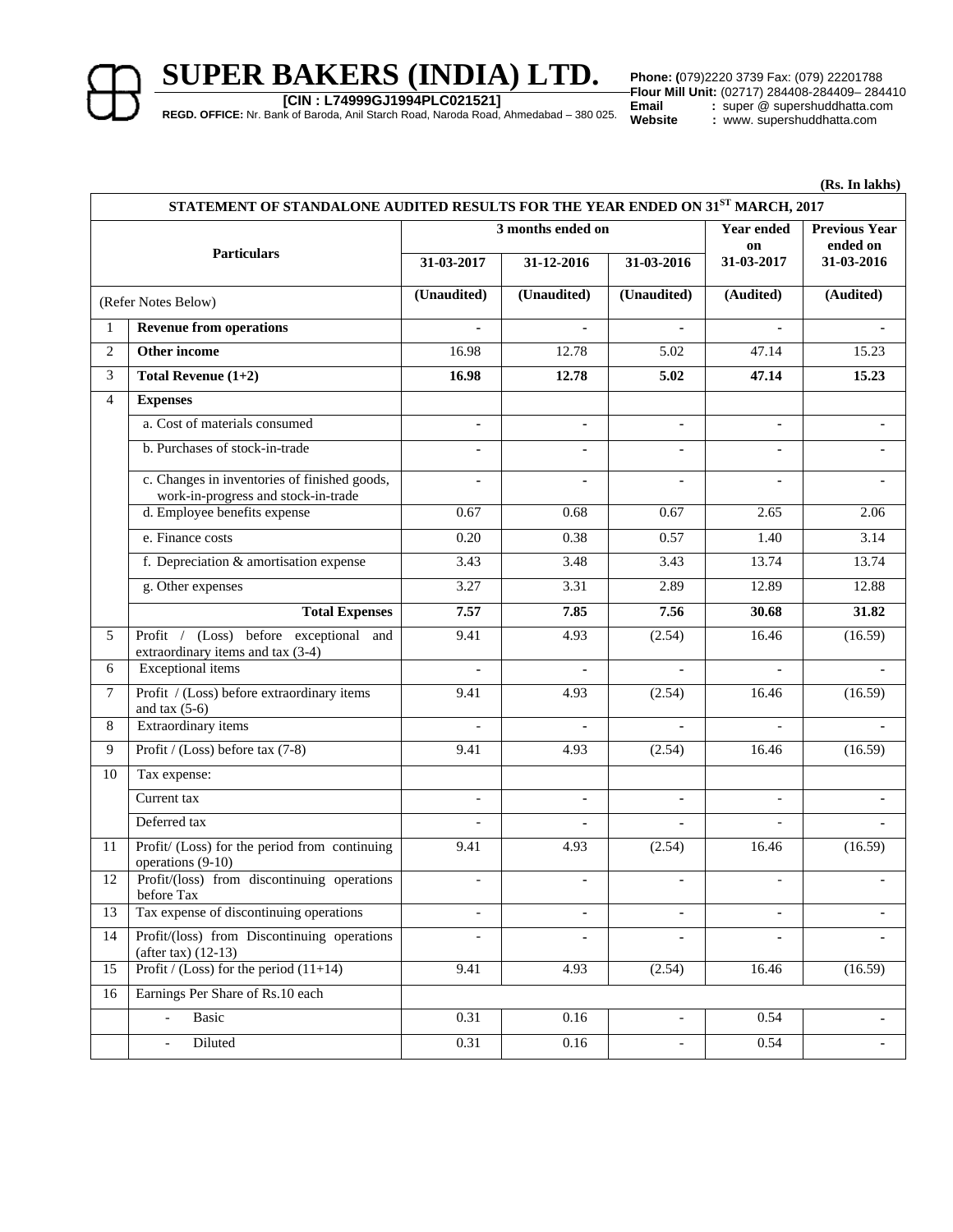**[CIN : L74999GJ1994PLC021521]**

**REGD. OFFICE:** Nr. Bank of Baroda, Anil Starch Road, Naroda Road, Ahmedabad – 380 025.

**Phone: (079)2220 3739 Fax: (079) 22201788**<br>**Flour Mill Unit:** (02717) 284408-284409- 284410<br>**Email** : super @ supershuddhatta.com **Email** : super @ supershuddhatta.com<br> **Website** : www.supershuddhatta.com **Website :** www. supershuddhatta.com

### **STATEMENT OF ASSETS AND LIABILITIES**

|                |              |                                                                                               |                              | (Rs. In lakhs)           |
|----------------|--------------|-----------------------------------------------------------------------------------------------|------------------------------|--------------------------|
| Sr.            |              | <b>Particulars</b>                                                                            | As at 31-03-2017             | As at 31-03-2016         |
| No.            |              |                                                                                               |                              |                          |
| $\mathbf A$    |              | <b>EQUITY AND LIABILITIES</b><br>Shareholders' Funds                                          |                              |                          |
| 1              |              |                                                                                               |                              |                          |
|                | a            | Share Capital                                                                                 | 302.16                       | 302.16                   |
|                | b            | <b>Reserves and Surplus</b>                                                                   | (22.71)                      | (39.17)                  |
|                | c            | Money received against share warrants                                                         |                              |                          |
|                |              | Sub-total - Shareholders' funds                                                               | 279.45                       | 262.99                   |
| 2              |              | Share application money pending allotment<br>Non-current liabilities                          |                              |                          |
| 3              |              |                                                                                               |                              |                          |
|                | a            | Long-term borrowings                                                                          | 4.08                         | 13.75                    |
|                | $\mathbf b$  | Deferred tax liabilities (net)                                                                |                              |                          |
|                | $\mathbf c$  | Other long-term liabilities                                                                   | $\overline{\phantom{a}}$     |                          |
|                | d            | Long-term provisions                                                                          |                              |                          |
|                |              | <b>Sub-total - Non-current liabilities</b>                                                    | 4.08                         | 13.75                    |
| $\overline{4}$ |              | <b>Current liabilities</b>                                                                    |                              |                          |
|                | a            | Short-term borrowings                                                                         | $\overline{\phantom{0}}$     | $\blacksquare$           |
|                | b            | Trade payables                                                                                |                              |                          |
|                |              | $\mathbf{i}$<br>total outstanding dues of micro enterprises and small enterprises; and        |                              |                          |
|                |              | $\ddot{\rm ii}$<br>total outstanding dues of creditors other than micro enterprises and small | 16.54                        | 4.21                     |
|                |              | enterprises                                                                                   |                              |                          |
|                | с            | Other current liabilities                                                                     | 1.12                         | 1.29                     |
|                | d            | Short-term provisions                                                                         |                              |                          |
|                |              | <b>Sub-total - Current liabilities</b>                                                        | 17.66                        | 5.50                     |
|                |              | <b>TOTAL - EQUITY AND LIABILITIES</b><br><b>ASSETS</b>                                        | 301.19                       | 282.24                   |
| B              |              |                                                                                               |                              |                          |
| 1              |              | Non-current assets                                                                            |                              |                          |
|                | a            | Fixed assets                                                                                  |                              |                          |
|                |              | $\mathbf{i}$<br>Tangible assets                                                               | 51.23                        | 64.98                    |
|                |              | $\overline{\textbf{ii}}$<br>Intangible assets                                                 | $\overline{\phantom{a}}$     |                          |
|                |              | Capital work-in-progress<br>iii                                                               | $\overline{\phantom{a}}$     | $\blacksquare$           |
|                |              | Intangible assets under development<br>iv                                                     |                              |                          |
|                | b            | Non-current investments                                                                       | 0.05                         | 0.05                     |
|                | $\mathbf{C}$ | Deferred tax assets (net)                                                                     | $\qquad \qquad \blacksquare$ | $\overline{\phantom{a}}$ |
|                | d            | Long-term loans and advances                                                                  | 145.59                       | 62.62                    |
|                | e            | Other non-current assets                                                                      | 1.44                         | 1.44                     |
|                |              | <b>Sub-total - Non-current assets</b>                                                         | 198.31                       | 129.09                   |
| 2              |              | Current assets                                                                                |                              |                          |
|                | a            | Current investments                                                                           |                              |                          |
|                | $\mathbf b$  | Inventories                                                                                   | 24.07                        | 24.07                    |
|                | $\mathbf c$  | Trade receivables                                                                             | 1.97                         | 1.97                     |
|                | d            | Cash and cash equivalents                                                                     | 72.30                        | 125.57                   |
|                | e            | Short-term loans and advances                                                                 |                              |                          |
|                | f            | Other current assets                                                                          | 4.54                         | 1.54                     |
|                |              | <b>Sub-total - Current assets</b>                                                             | 102.88                       | 153.15                   |
|                |              | TOTAL- ASSETS                                                                                 | 301.19                       | 282.24                   |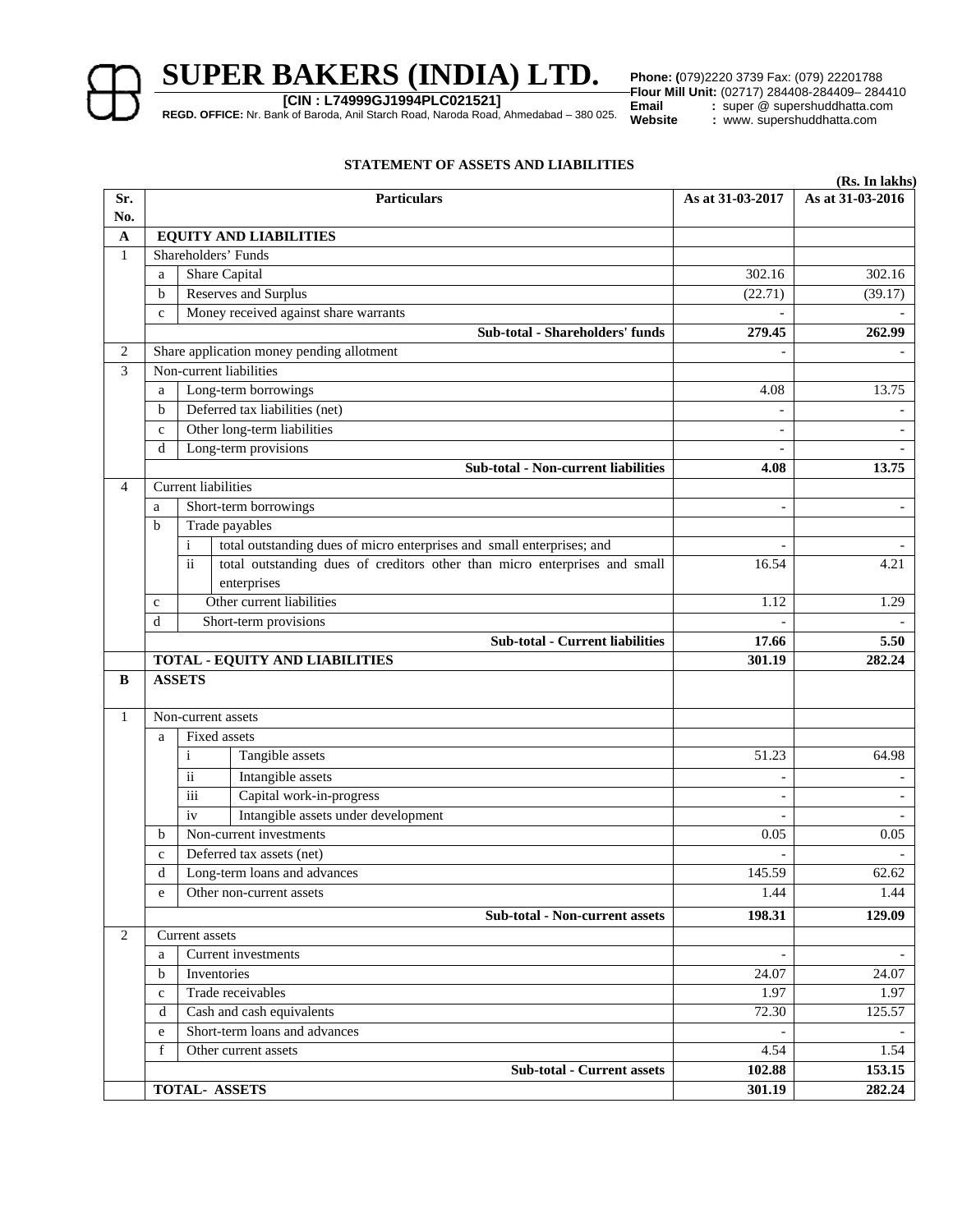

**[CIN : L74999GJ1994PLC021521]**

**REGD. OFFICE:** Nr. Bank of Baroda, Anil Starch Road, Naroda Road, Ahmedabad – 380 025.

**Flour Mill Unit:** (02717) 284408-284409- 284410<br>**Email** : super @ supershuddhatta.com **Email** : super @ supershuddhatta.com<br> **Website** : www.supershuddhatta.com **Website :** www. supershuddhatta.com

#### **Notes:**

|    | The Company is operating only in one segment. Hence segment reporting is not given.                                                                                                                                                                                         |
|----|-----------------------------------------------------------------------------------------------------------------------------------------------------------------------------------------------------------------------------------------------------------------------------|
| 2  | The Company has suspended its operations of Wheat Grinding w.e.f. 01-02-2015.                                                                                                                                                                                               |
| 3  | The Company does not have any subsidiary / associate.                                                                                                                                                                                                                       |
| 4  | Figures, wherever required, are regrouped / rearranged.                                                                                                                                                                                                                     |
| 5. | The above results have been reviewed by audit committee and approved by Board of Directors of Company at its meeting held on 30 <sup>th</sup><br>May, 2017                                                                                                                  |
| 6  | The figures of the quarter ended $31st$ March, 2017 are the balancing figures between audited figures in respect of the financial year<br>ended 31 <sup>st</sup> March, 2017 and the published year-to-date figures up to the third quarter of the relevant financial year. |

**For SUPER BAKERS (INDIA) LIMITED** 

**ANIL S. AHUJA**  Anil Shankarlal **Shankarlal** Ahuja 2.14.20.11.1ft eeks kacadiste behalf te rath for an one contractor<br>general section of the contract of the matrix of an elapsat<br>General formation of the contract of the Partial Cost Phases with 150 a<br>General Fall and 16 27:

Date:  $30^{th}$  May, 2017. Place : Ahmedabad

**MANAGING DIRECTOR**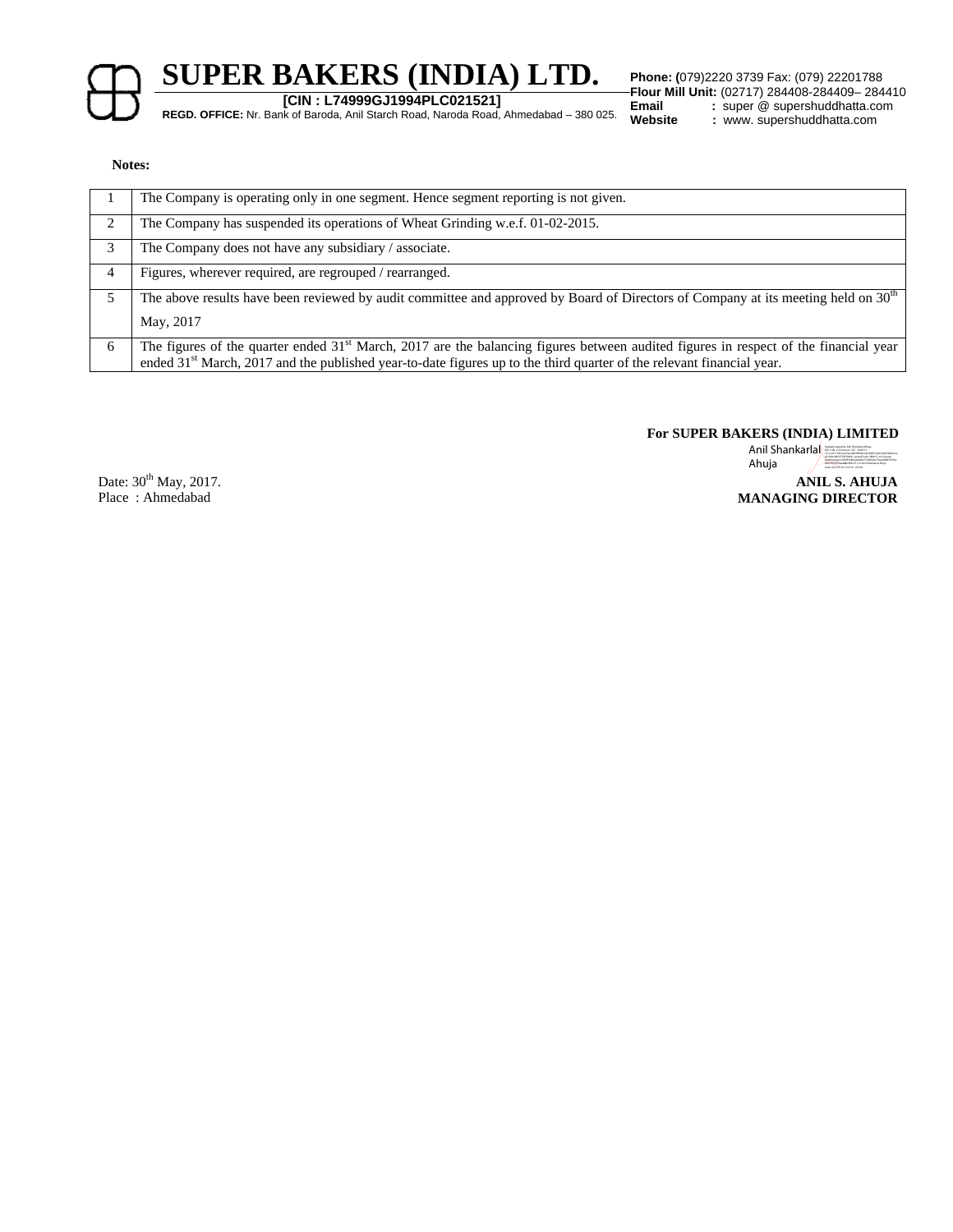

# T. K. TEKWANI & Co.

**Chartered Accountants** 

# **AUDITORS' REPORT TO BE ATTACHED WITH ANNUAL FINANCIAL RESULTS 2016-07**

To

## The Members of Super Bakers (India) Limited

- 1. We have audited the accompanying Statement of Financial Results of SUPER BAKERS (INDIA) LIMITED ("the Company") for the year ended 31st March 2017 ("the Statement"), being submitted by the Company pursuant to the requirement of Regulation 33 of the SEBI (Listing Obligations and Disclosure Requirements) Regulations, 2015. This Statement, which is the responsibility of the Company's Management and approved by the Board of Directors, has been prepared on the basis of the related financial statements which is in accordance with the Accounting Standards prescribed under Section 133 of the Companies Act, 2013, as applicable and other accounting principles generally accepted in India. Our responsibility is to express an opinion on the Statement.
- 2. We conducted our audit in accordance with the Standards on Auditing issued by the Institute of Chartered Accountants of India. Those Standards require that we comply with ethical requirements and plan and perform the audit to obtain reasonable assurance about whether the Statement is free from material misstatement.

An audit involves performing procedures to obtain audit evidence about the amounts and the disclosures in the Statement. The procedures selected depend on the auditor's judgment, including the assessment of the risks of material misstatement of the Statement, whether due to fraud or error. In making those risk assessments, the auditor considers internal control relevant to the Company's preparation and fair presentation of the Statement in order to design audit procedures that are appropriate in the circumstances, but not for the purpose of expressing an opinion on the effectiveness of the Company's internal control. An audit also includes evaluating the appropriateness of the accounting policies used and the reasonableness of the accounting estimates made by the Management, as well as evaluating the overall presentation of the Statement.

We believe that the audit evidence we have obtained is sufficient and appropriate to provide a basis for our audit opinion.

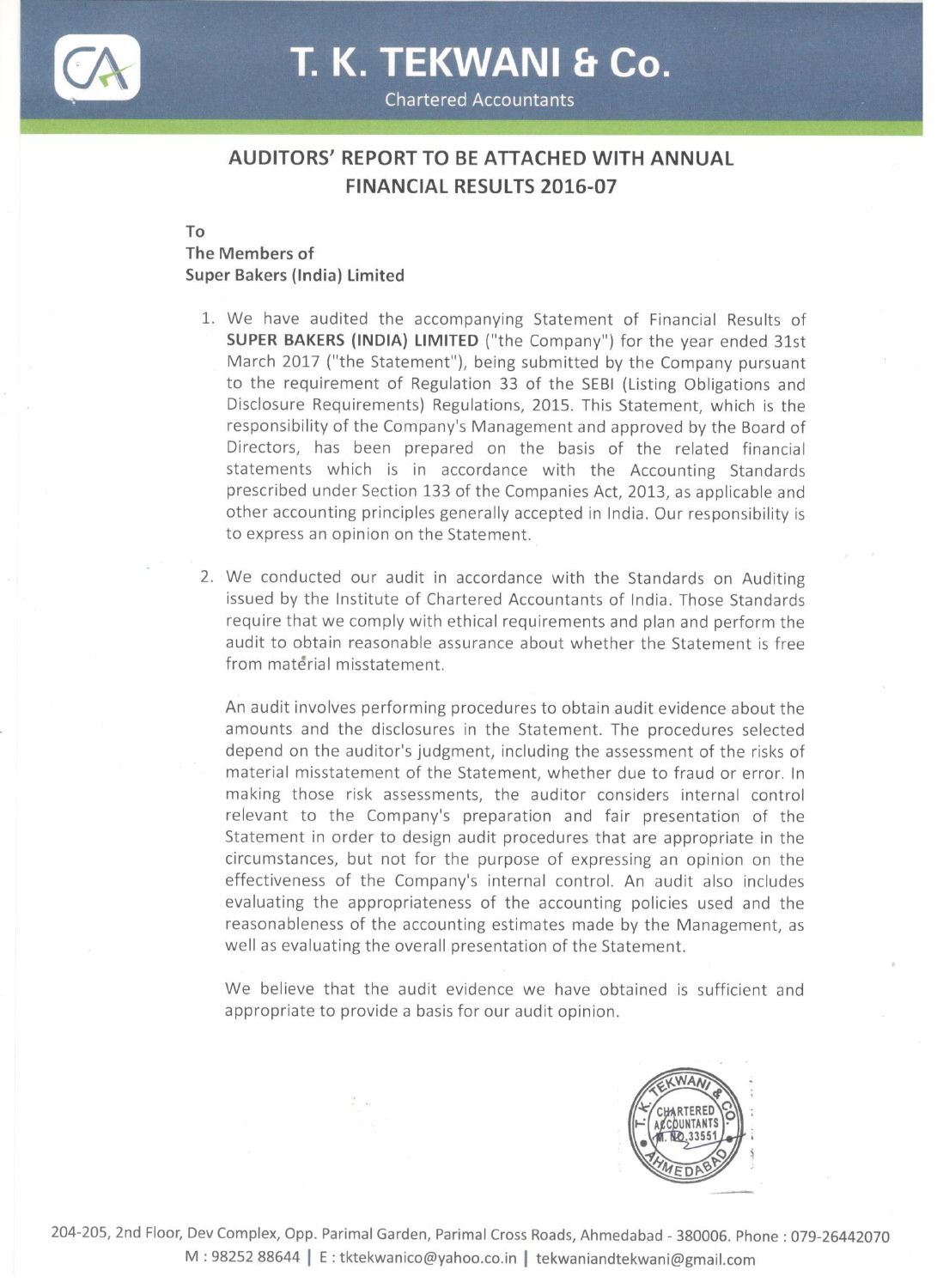

T. K. TEKWANI & Co.

**Chartered Accountants** 

- 3. In our opinion, and to the best of our information and according to the explanationsgiven to us, the Statement:
	- is presented in accordance with the requirements of Regulation 33 i. of the SEBI (Listing Obligations and Disclosure Requirements) Regulations, 2015; and
	- gives a true and fair view in conformity with the aforesaid ii. Accounting Standards and other accounting principles generally accepted in India of the net profit and other financial information of the Company for the year ended 31st March 2017.
- 4. The Statement includes the results for the Quarter ended 31st March 2017 being the balancing figures between audited figures in respect of the full financial year and the published year to date figures up to the third quarter of the current financial year which were subject to limited review by us.

Place: Ahmedabad Date: 30<sup>th</sup> May, 2017



 $26,096$ 

For T. K. Tekwani & Co., **Chartered Accountants** F.R.No. 110851W

(Tulsiram Tekwani) Proprietor M. No. 33551